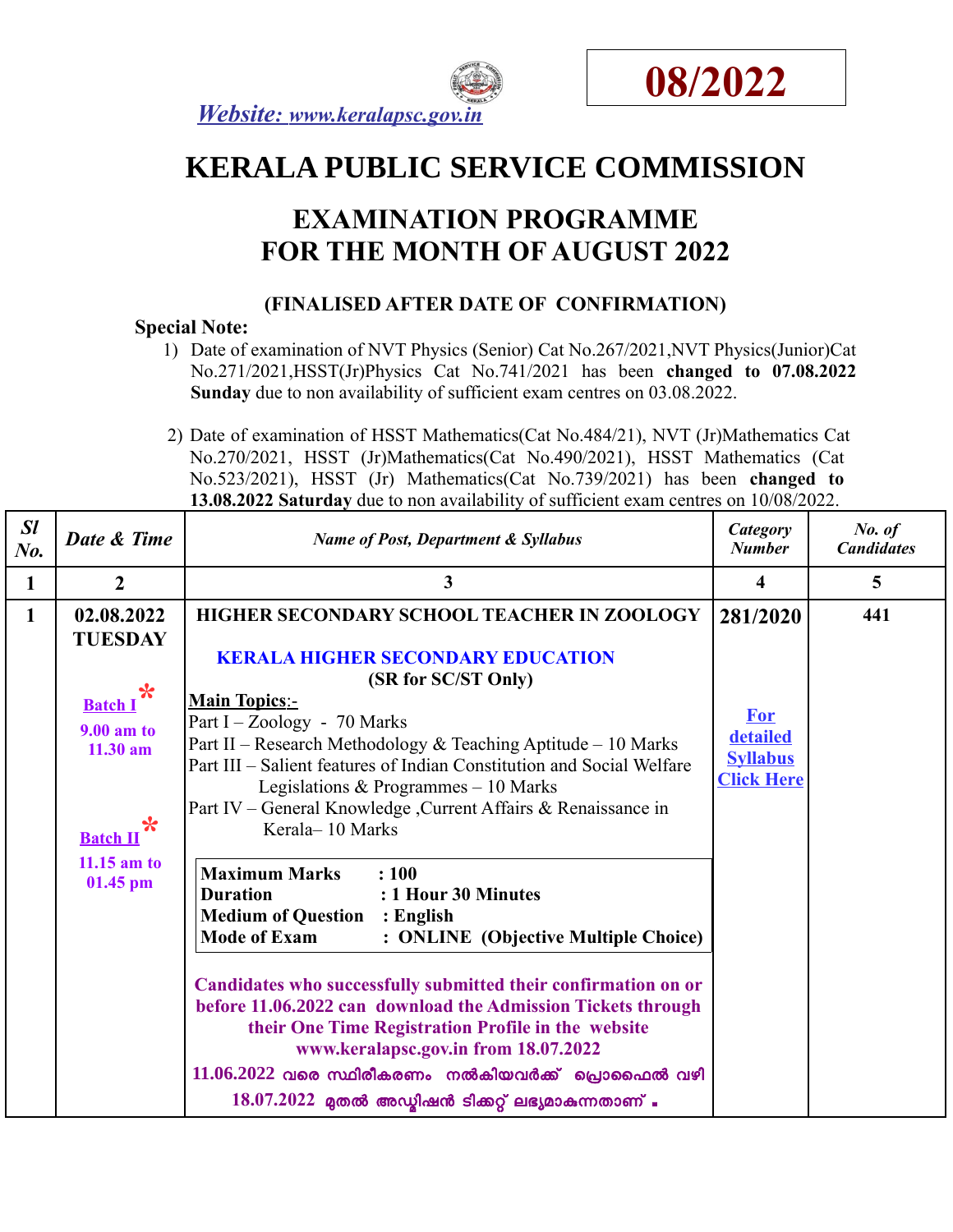| $\overline{2}$ | 02.08.2022<br><b>TUESDAY</b><br>$\ast$<br><b>Batch I</b><br><b>9.00 am to</b><br>11.30 am<br>$\ast$<br><b>Batch II</b><br>$11.15$ am to<br>01.45 pm | HIGHER SECONDARY SCHOOL TEACHER (JUNIOR)<br><b>ZOOLOGY</b><br><b>KERALA HIGHER SECONDARY EDUCATION</b><br>Candidates who successfully submitted their confirmation on or<br>before 11.06.2022 can download the Admission Tickets through<br>their One Time Registration Profile in the website<br>www.keralapsc.gov.in from 18.07.2022<br>$11.06.2022$ വരെ സ്ഥിരീകരണം നൽകിയവർക്ക് പ്രൊഫൈൽ വഴി<br>$18.07.2022$ മുതൽ അഡ്മിഷൻ ടിക്കറ്റ് ലഭ്യമാകുന്നതാണ് .                                                                                                                                                                                                                                                                                                                                                                                                                                                                                                                                      | 738/2021<br><b>For</b><br>detailed<br><b>Syllabus</b><br><b>Click Here</b> | 2770 |
|----------------|-----------------------------------------------------------------------------------------------------------------------------------------------------|---------------------------------------------------------------------------------------------------------------------------------------------------------------------------------------------------------------------------------------------------------------------------------------------------------------------------------------------------------------------------------------------------------------------------------------------------------------------------------------------------------------------------------------------------------------------------------------------------------------------------------------------------------------------------------------------------------------------------------------------------------------------------------------------------------------------------------------------------------------------------------------------------------------------------------------------------------------------------------------------|----------------------------------------------------------------------------|------|
|                |                                                                                                                                                     | <b>COMMON TEST FOR SL.NO. 1 &amp; 2</b>                                                                                                                                                                                                                                                                                                                                                                                                                                                                                                                                                                                                                                                                                                                                                                                                                                                                                                                                                     |                                                                            |      |
| $\mathbf{3}$   | 04.08.2022<br><b>THURSDAY</b><br>$\ast$<br><b>Batch I</b><br><b>9.00 am to</b><br>11.30 am<br>*<br><b>Batch II</b><br>$11.15$ am to<br>01.45 pm     | HIGHER SECONDARY SCHOOL TEACHER (JUNIOR)<br><b>BOTANY</b><br><b>KERALA HIGHER SECONDARY EDUCATION</b><br>(SR for SC/ST Only)<br><b>Main Topics:-</b><br>Part I - Botany - 70 Marks<br>Part II - Research Methodology & Teaching Aptitude - 10 Marks<br>Part III – Salient features of Indian Constitution and Social Welfare<br>Legislations & Programmes $-10$ Marks<br>Part IV - General Knowledge , Current Affairs & Renaissance in<br>Kerala-10 Marks<br><b>Maximum Marks</b><br>: 100<br><b>Duration</b><br>: 1 Hour 30 Minutes<br><b>Medium of Question : English</b><br>: ONLINE (Objective Multiple Choice)<br><b>Mode of Exam</b><br>Candidates who successfully submitted their confirmation on or<br>before 11.06.2022 can download the Admission Tickets through<br>their One Time Registration Profile in the website<br>www.keralapsc.gov.in from 20.07.2022<br>$11.06.2022$ വരെ സ്ഥിരീകരണം നൽകിയവർക്ക് പ്രൊഫൈൽ വഴി<br>$20.07.2022$ മുതൽ അഡ്മിഷൻ ടിക്കറ്റ് ലഭ്യമാകുന്നതാണ് . | 292/2020<br>For<br>detailed<br><b>Syllabus</b><br><b>Click Here</b>        | 324  |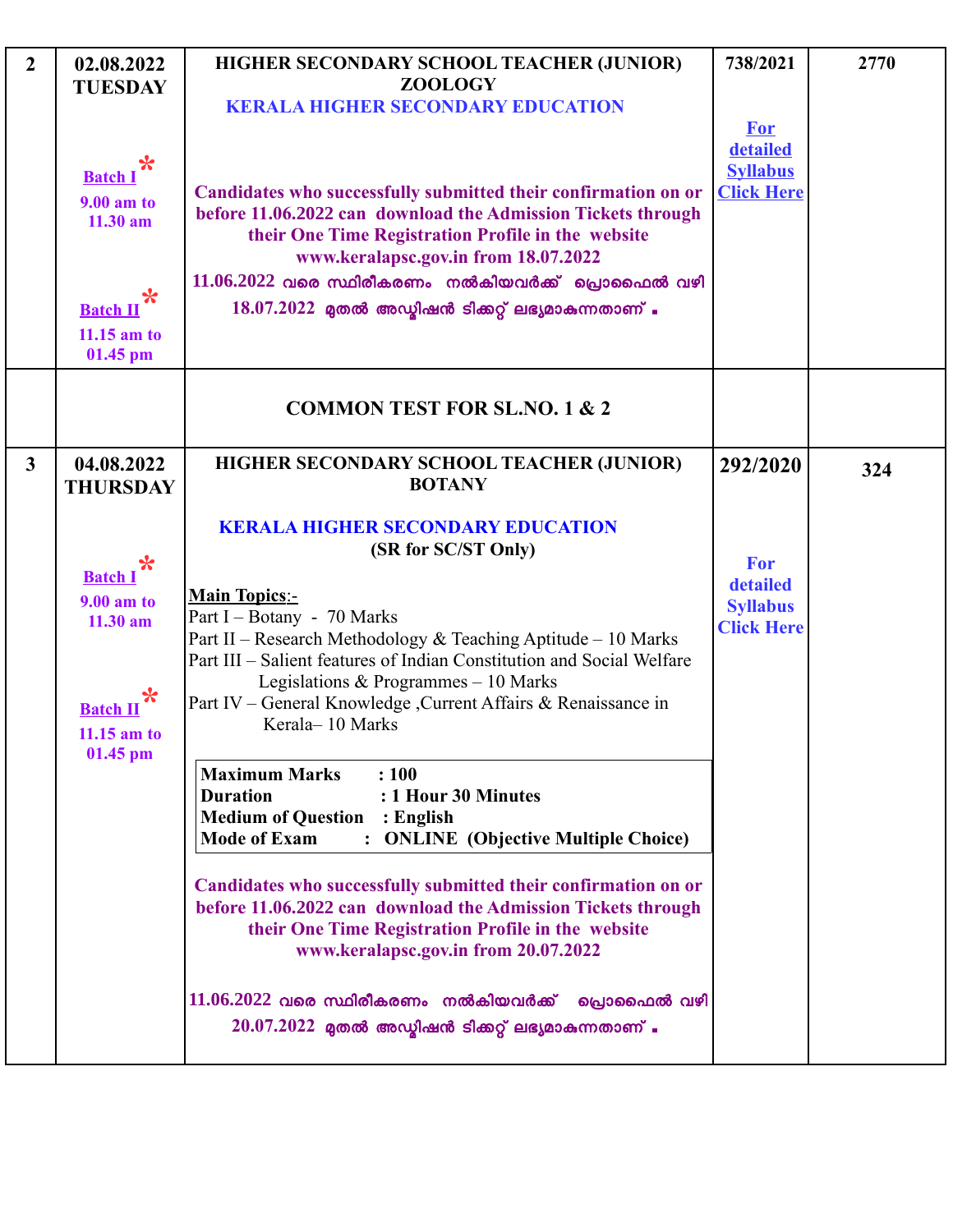| $\overline{\mathbf{4}}$ | 04.08.2022<br><b>THURSDAY</b>                          | HIGHER SECONDARY SCHOOL TEACHER (JUNIOR)<br><b>BOTANY</b>                                                                                                                                                                                                                           | 737/2021                                                | 2273            |
|-------------------------|--------------------------------------------------------|-------------------------------------------------------------------------------------------------------------------------------------------------------------------------------------------------------------------------------------------------------------------------------------|---------------------------------------------------------|-----------------|
|                         |                                                        | <b>KERALA HIGHER SECONDARY EDUCATION</b>                                                                                                                                                                                                                                            |                                                         |                 |
|                         | $\ast$<br><b>Batch I</b><br>9.00 am to<br>$11.30$ am   | Candidates who successfully submitted their confirmation on or<br>before 11.06.2022 can download the Admission Tickets through<br>their One Time Registration Profile in the website<br>www.keralapsc.gov.in from 20.07.2022<br>$11.06.2022$ വരെ സ്ഥിരീകരണം നൽകിയവർക്ക് പ്രൊഫൈൽ വഴി | For<br>detailed<br><b>Syllabus</b><br><b>Click Here</b> |                 |
|                         | $\ast$<br><b>Batch II</b><br>$11.15$ am to<br>01.45 pm | $20.07.2022$ മുതൽ അഡ്മിഷൻ ടിക്കറ്റ് ലഭ്യമാകുന്നതാണ് .                                                                                                                                                                                                                               |                                                         |                 |
|                         |                                                        | <b>COMMON TEST FOR SL.NO. 3 &amp; 4</b>                                                                                                                                                                                                                                             |                                                         |                 |
| 5                       | 05.08.2022<br><b>FRIDAY</b>                            | <b>ELECTRICIAN</b><br><b>ANIMAL HUSBANDRY DEPARTMENT</b>                                                                                                                                                                                                                            | 259/2021                                                | <b>PKD-1668</b> |
|                         |                                                        | <b>Main Topics:</b> Electrician (NTC Level)-100 Marks                                                                                                                                                                                                                               | For                                                     |                 |
|                         | $\ast$<br>$7.15$ am to<br>$9.15$ am                    | <b>Maximum Marks</b><br>: 100<br>: 1 Hour 30 Minutes<br><b>Duration</b><br><b>Medium of Question : Malayalam/Tamil/Kannada</b><br><b>Mode of Exam</b><br>: OMR (Objective Multiple Choice)                                                                                          | detailed<br><b>Syllabus</b><br><b>Click Here</b>        |                 |
|                         |                                                        | Candidates who successfully submitted their confirmation on or<br>before 11.06.2022 can download the Admission Tickets through<br>their One Time Registration Profile in the website<br>www.keralapsc.gov.in from 21.07.2022                                                        |                                                         |                 |
|                         |                                                        | $11.06.2022$ വരെ സ്ഥിരീകരണം നൽകിയവർക്ക് പ്രൊഫൈൽ വഴി<br>$21.07.2022$ മുതൽ അഡ്യിഷൻ ടിക്കറ്റ് ലഭ്യമാകുന്നതാണ് .                                                                                                                                                                        |                                                         |                 |
| 6                       | 06.08.2022<br><b>SATURDAY</b>                          | PLUS TWO LEVEL COMMON PRELIMINARY<br><b>EXAMINATION 2022</b>                                                                                                                                                                                                                        |                                                         | 161417          |
|                         | *<br>$1.30$ pm to<br>3.15 pm                           | <b>STAGE I</b>                                                                                                                                                                                                                                                                      |                                                         |                 |
|                         |                                                        |                                                                                                                                                                                                                                                                                     |                                                         |                 |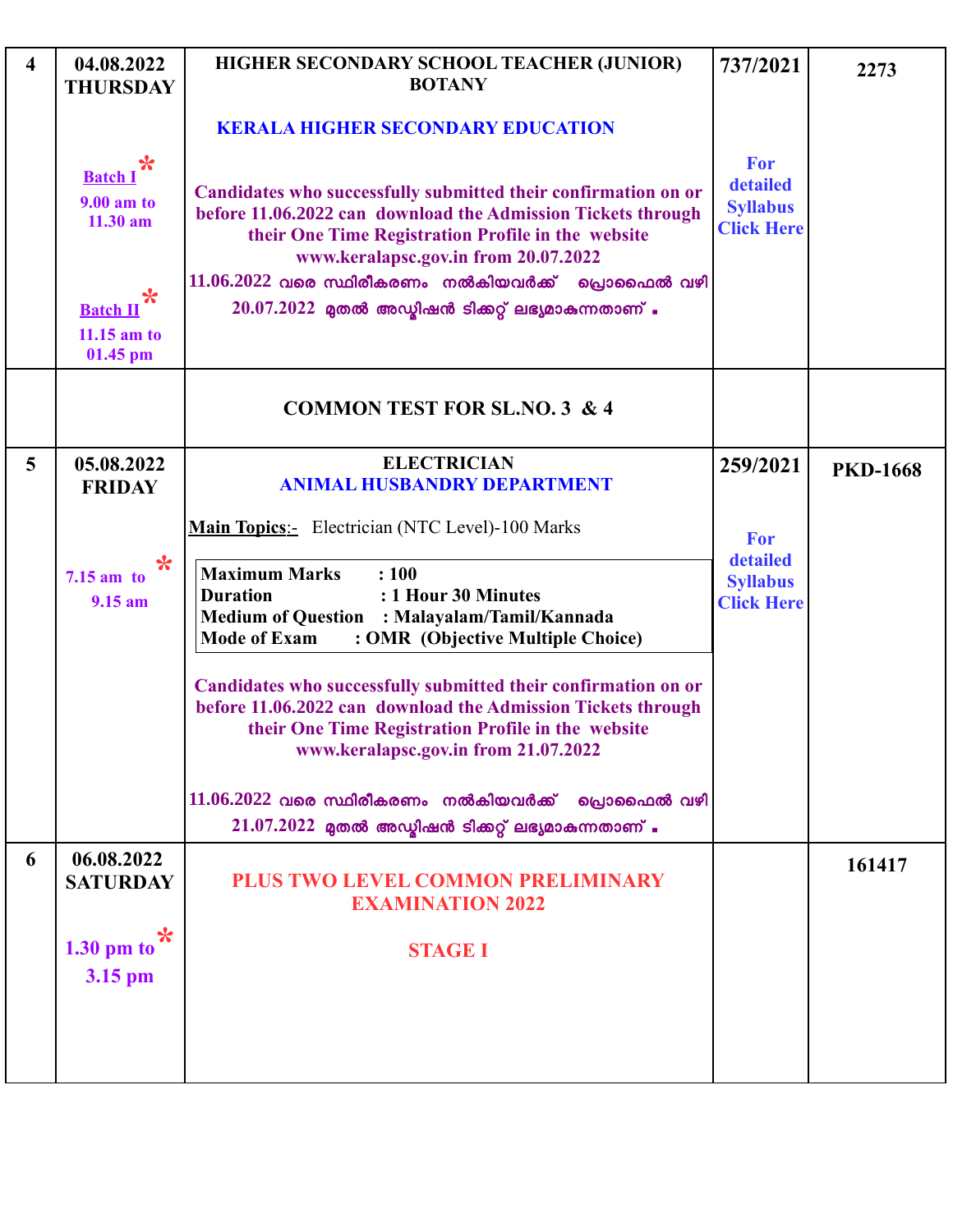| $\overline{7}$ | 07.08.2022                                                                                                                 | NON VOCATIONAL TEACHER IN PHYSICS (SENIOR)                                                                                                                                                                                                                                                                                                                                                                          | 267/2021                                                       | 160 |
|----------------|----------------------------------------------------------------------------------------------------------------------------|---------------------------------------------------------------------------------------------------------------------------------------------------------------------------------------------------------------------------------------------------------------------------------------------------------------------------------------------------------------------------------------------------------------------|----------------------------------------------------------------|-----|
|                | <b>SUNDAY</b><br>$\ast$<br><b>Batch I</b><br>9.00 am to<br>11.30 am<br>☆<br><b>Batch II</b><br>$11.15$ am to<br>$01.45$ pm | <b>KERALA VOCATIONAL HIGHER SECONDARY</b><br><b>EDUCATION</b><br>(SR for SC/ST Only)<br><b>Main Topics:-</b><br>Part I – Physics - 70 Marks<br>Part II – Research Methodology & Teaching Aptitude – 10 Marks<br>Part III – Salient features of Indian Constitution and Social Welfare<br>Legislations & Programmes $-10$ Marks<br>Part IV - General Knowledge , Current Affairs & Renaissance in<br>Kerala-10 Marks | <b>For</b><br>detailed<br><b>Syllabus</b><br><b>Click Here</b> |     |
|                |                                                                                                                            | <b>Maximum Marks</b><br>: 100<br><b>Duration</b><br>: 1 Hour 30 Minutes<br><b>Medium of Question : English</b><br><b>Mode of Exam</b><br>: ONLINE (Objective Multiple Choice)                                                                                                                                                                                                                                       |                                                                |     |
|                |                                                                                                                            | Candidates who successfully submitted their confirmation on or<br>before 11.06.2022 can download the Admission Tickets through<br>their One Time Registration Profile in the website<br>www.keralapsc.gov.in from 23.07.2022                                                                                                                                                                                        |                                                                |     |
|                |                                                                                                                            | $11.06.2022$ വരെ സ്ഥിരീകരണം നൽകിയവർക്ക് പ്രൊഫൈൽ വഴി<br>$23.07.2022$ മുതൽ അഡ്യിഷൻ ടിക്കറ്റ് ലഭ്യമാകുന്നതാണ് .                                                                                                                                                                                                                                                                                                        |                                                                |     |
| 8              | 07.08.2022<br><b>SUNDAY</b>                                                                                                | NON VOCATIONAL TEACHER IN PHYSICS (JUNIOR)                                                                                                                                                                                                                                                                                                                                                                          | 271/2021                                                       | 152 |
|                | $\ast$<br><b>Batch</b> I<br>9.00 am to                                                                                     | <b>KERALA VOCATIONAL HIGHER SECONDARY</b><br><b>EDUCATION</b>                                                                                                                                                                                                                                                                                                                                                       | <b>For</b><br>detailed                                         |     |
|                | $11.30$ am<br>$\ast$                                                                                                       | Candidates who successfully submitted their confirmation on or<br>before 11.06.2022 can download the Admission Tickets through<br>their One Time Registration Profile in the website<br>www.keralapsc.gov.in from 23.07.2022                                                                                                                                                                                        | <b>Syllabus</b><br><b>Click Here</b>                           |     |
|                | <b>Batch II</b><br>$11.15$ am to<br>01.45 pm                                                                               | $11.06.2022$ വരെ സ്ഥിരീകരണം നൽകിയവർക്ക്<br>പ്രൊഫൈൽ വഴി<br>$23.07.2022$ മുതൽ അഡ്ബിഷൻ ടിക്കറ്റ് ലഭ്യമാകുന്നതാണ് .                                                                                                                                                                                                                                                                                                     |                                                                |     |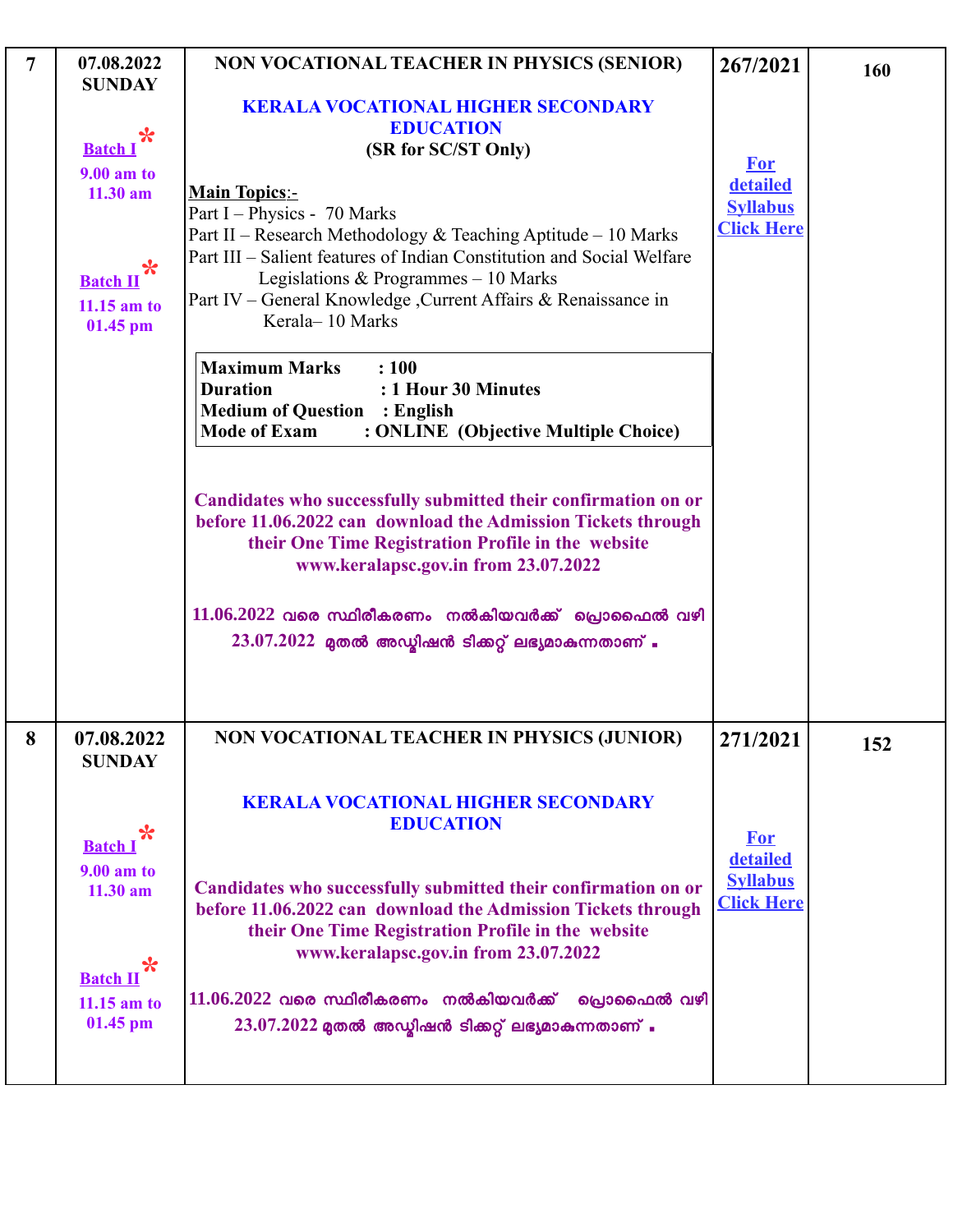| 9         | 07.08.2022<br><b>SUNDAY</b>          | HIGHER SECONDAY SCHOOL TEACHER (JUNIOR)<br><b>PHYSICS</b>                                                                                                                                                                    | 741/2021                                                | 3752 |
|-----------|--------------------------------------|------------------------------------------------------------------------------------------------------------------------------------------------------------------------------------------------------------------------------|---------------------------------------------------------|------|
|           | $\ast$<br><b>Batch I</b>             | <b>KERALA HIGHER SECONDARY EDUCATION</b>                                                                                                                                                                                     | <b>For</b>                                              |      |
|           | 9.00 am to<br>$11.30$ am<br>*        | Candidates who successfully submitted their confirmation on or<br>before 11.06.2022 can download the Admission Tickets through<br>their One Time Registration Profile in the website<br>www.keralapsc.gov.in from 23.07.2022 | detailed<br><b>Syllabus</b><br><b>Click Here</b>        |      |
|           | <b>Batch II</b><br>$11.15$ am to     | $11.06.2022$ വരെ സ്ഥിരീകരണം നൽകിയവർക്ക്<br>പ്രൊഫൈൽ വഴി                                                                                                                                                                       |                                                         |      |
|           | 01.45 pm                             | $23.07.2022$ മുതൽ അഡ്മിഷൻ ടിക്കറ്റ് ലഭ്യമാകുന്നതാണ് .                                                                                                                                                                        |                                                         |      |
|           |                                      | <b>COMMON TEST FOR SL.NO. 7, 8 &amp; 9</b>                                                                                                                                                                                   |                                                         |      |
| <b>10</b> | 11.08.2022<br><b>THURSDAY</b>        | <b>HEAD OF SECTION IN COMMERCIAL PRACTICE</b>                                                                                                                                                                                | 189/2019                                                | 105  |
|           |                                      | <b>TECHNICAL EDUCATION DEPARTMENT</b>                                                                                                                                                                                        |                                                         |      |
|           | $\ast$<br>$9.00$ am to<br>$11.30$ am | Main Topics:- Questions based on M.Com-100 Marks                                                                                                                                                                             | For<br>detailed<br><b>Syllabus</b><br><b>Click Here</b> |      |
|           |                                      | <b>Maximum Marks</b><br>: 100<br>: 1 Hour 30 Minutes<br><b>Duration</b><br><b>Medium of Question : English</b><br><b>Mode of Exam</b><br>: ONLINE (Objective Multiple Choice)                                                |                                                         |      |
|           |                                      | Candidates who successfully submitted their confirmation on or<br>before 11.06.2022 can download the Admission Tickets through<br>their One Time Registration Profile in the website<br>www.keralapsc.gov.in from 27.07.2022 |                                                         |      |
|           |                                      | $11.06.2022$ വരെ സ്ഥിരീകരണം നൽകിയവർക്ക്<br>പ്രൊഫൈൽ വഴി<br>$27.07.2022$ മുതൽ അഡ്മിഷൻ ടിക്കറ്റ് ലഭ്യമാകുന്നതാണ് .                                                                                                              |                                                         |      |
|           |                                      |                                                                                                                                                                                                                              |                                                         |      |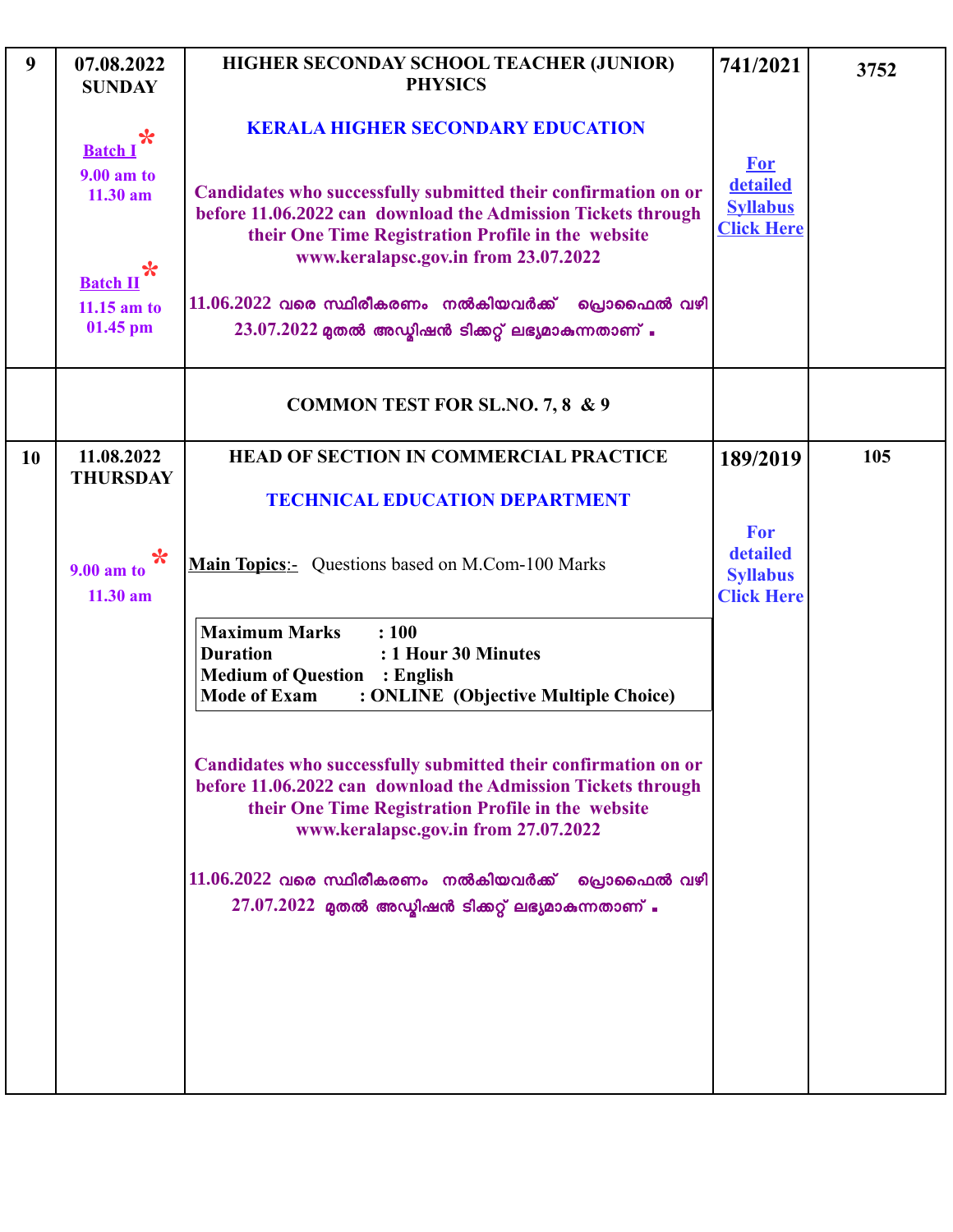| 11 | 11.08.2022<br><b>THURSDAY</b> | <b>ASSISTANT PROFESSOR IN BIOCHEMISTRY</b>                                                                                                                                                                                   | 004/2021                             | 43    |
|----|-------------------------------|------------------------------------------------------------------------------------------------------------------------------------------------------------------------------------------------------------------------------|--------------------------------------|-------|
|    |                               | <b>MEDICAL EDUCATION DEPARTMENT</b>                                                                                                                                                                                          |                                      |       |
|    | $\star$<br>9.00 am to         | Main Topics:-Questions based on Biochemistry (PG Level)-100<br><b>Marks</b>                                                                                                                                                  | For<br>detailed<br><b>Syllabus</b>   |       |
|    | $11.30$ am                    | <b>Maximum Marks</b><br>: 100<br><b>Duration</b><br>: 1 Hour 30 Minutes<br><b>Medium of Question : English</b><br><b>Mode of Exam</b><br>: ONLINE (Objective Multiple Choice)                                                | <b>Click Here</b>                    |       |
|    |                               | Candidates who successfully submitted their confirmation on or<br>before 11.06.2022 can download the Admission Tickets through<br>their One Time Registration Profile in the website<br>www.keralapsc.gov.in from 27.07.2022 |                                      |       |
|    |                               | $11.06.2022$ വരെ സ്ഥിരീകരണം നൽകിയവർക്ക് പ്രൊഫൈൽ വഴി<br>$27.07.2022$ മുതൽ അഡ്യിഷൻ ടിക്കറ്റ് ലഭ്യമാകുന്നതാണ് .                                                                                                                 |                                      |       |
| 12 | 12.08.2022                    | <b>LABORATORY ASSISTANT (DAIRY/CFP)</b>                                                                                                                                                                                      | 402/2021                             | 16286 |
|    | <b>FRIDAY</b>                 | <b>KERALACO-OPERATIVE MILK MARKETING</b><br><b>FEDERATION LIMITED</b>                                                                                                                                                        |                                      |       |
|    | $\star$<br>07.15 am to        | (Part I-General Category)                                                                                                                                                                                                    | For<br>detailed                      |       |
|    | 09.15 am                      | <b>Main Topics:-</b><br>Part I-Chemistry- 25 Marks<br>Part II – Bio Chemistry – 25 Marks<br>Part III - Microbiology - 25 Marks<br>Part IV - Bio Technology - 25 Marks                                                        | <b>Syllabus</b><br><b>Click Here</b> |       |
|    |                               | <b>Maximum Marks</b><br>: 100<br><b>Duration</b><br>: 1 Hour 30 Minutes<br><b>Medium of Question : English</b><br><b>Mode of Exam</b><br>: OMR (Objective Multiple Choice)                                                   |                                      |       |
|    |                               | Candidates who successfully submitted their confirmation on or<br>before 11.06.2022 can download the Admission Tickets through<br>their One Time Registration Profile in the website<br>www.keralapsc.gov.in from 29.07.2022 |                                      |       |
|    |                               | $11.06.2022$ വരെ സ്ഥിരീകരണം നൽകിയവർക്ക്<br>പ്രൊഫൈൽ വഴി<br>$29.07.2022$ മുതൽ അഡ്യിഷൻ ടിക്കറ്റ് ലഭ്യമാകുന്നതാണ് .                                                                                                              |                                      |       |
|    |                               |                                                                                                                                                                                                                              |                                      |       |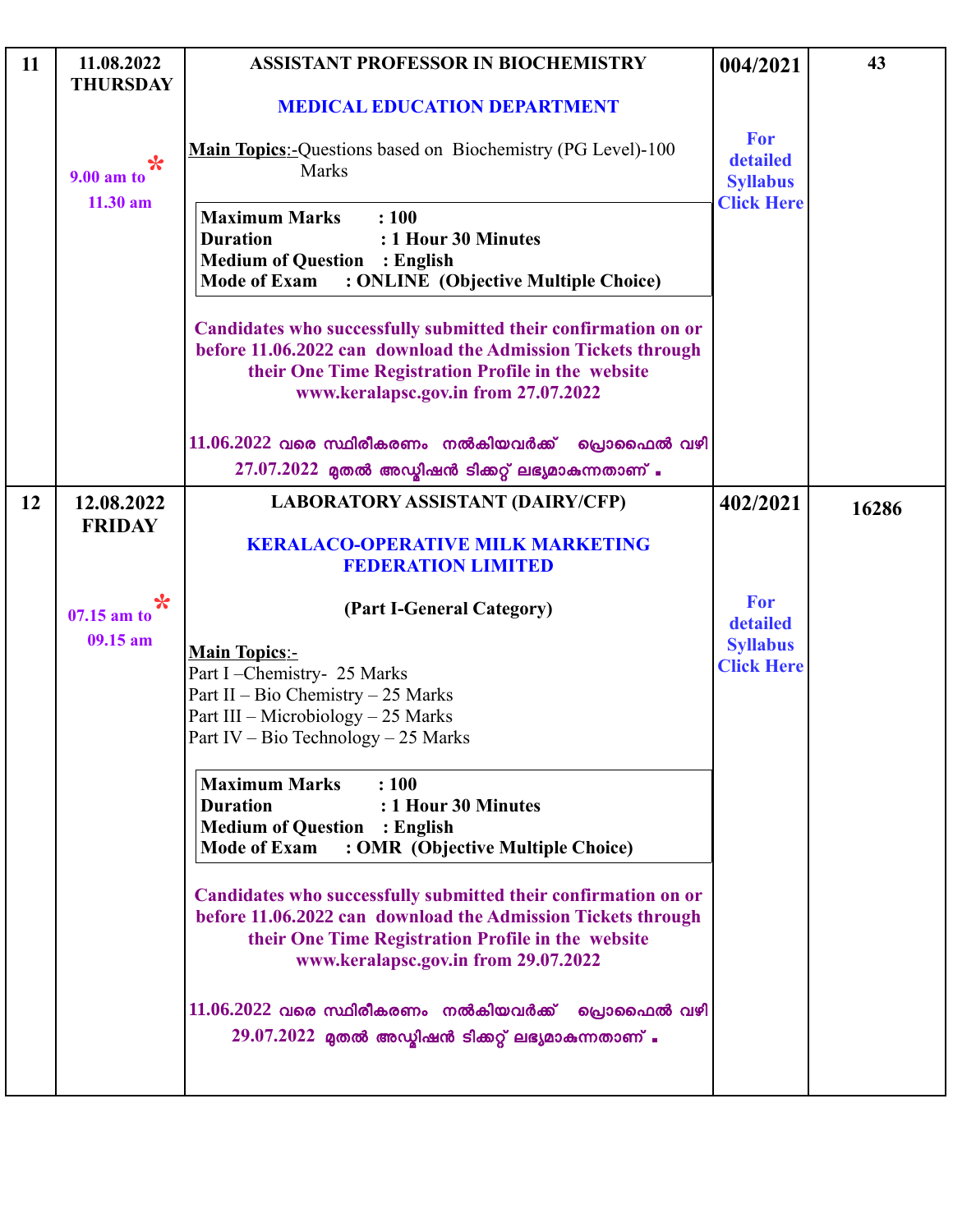| 13 | 12.08.2022                                          | FULL TIME JUNIOR LANGUAGE TEACHER(ARABIC)UPS                                                                                                                                                                                                                                                                                                                                                                                       | 188/2021                                                | E/T/B         |
|----|-----------------------------------------------------|------------------------------------------------------------------------------------------------------------------------------------------------------------------------------------------------------------------------------------------------------------------------------------------------------------------------------------------------------------------------------------------------------------------------------------|---------------------------------------------------------|---------------|
|    | <b>FRIDAY</b>                                       | <b>KERALA EDUCATION DEPARTMENT</b>                                                                                                                                                                                                                                                                                                                                                                                                 |                                                         | <b>TSR-12</b> |
|    | $\ast$<br><b>9.00 am to</b><br>$11.30$ am           | (NCA Notification)<br><b>Main Topics:-</b><br>Part I- General Knowledge, Current Affairs and Renaissance in<br>Kerala-20 Marks<br>Part II- Arabic (Degree Level)-80 Marks                                                                                                                                                                                                                                                          | For<br>detailed<br><b>Syllabus</b><br><b>Click Here</b> |               |
|    |                                                     | <b>Maximum Marks</b><br>: 100<br><b>Duration</b><br>: 1 Hour 30 Minutes<br><b>Medium of Question : Part I-English</b><br><b>Part II-Arabic</b><br>Mode of Exam: ONLINE (Objective Multiple Choice)<br>Candidates who successfully submitted their confirmation on or<br>before 11.06.2022 can download the Admission Tickets through<br>their One Time Registration Profile in the website<br>www.keralapsc.gov.in from 29.07.2022 |                                                         |               |
|    |                                                     | $11.06.2022$ വരെ സ്ഥിരീകരണം നൽകിയവർക്ക്<br>പ്രൊഫൈൽ വഴി<br>$29.07.2022$ മുതൽ അഡ്യിഷൻ ടിക്കറ്റ് ലഭ്യമാകുന്നതാണ് .                                                                                                                                                                                                                                                                                                                    |                                                         |               |
| 14 | 13.08.2022<br><b>SATURDAY</b>                       | HIGHER SECONDARY SCHOOL TEACHER<br><b>MATHEMATICS</b><br><b>KERALA HIGHER SECONDARY EDUCATION</b>                                                                                                                                                                                                                                                                                                                                  | 484/2019                                                | 2261          |
|    | <b>Batch I</b><br>9.00 am to<br>11.30 am            | <b>Main Topics:-</b><br>Part I – Mathematics - 70 Marks<br>Part II - Research Methodology & Teaching Aptitude - 10 Marks<br>Part III – Salient features of Indian Constitution and Social Welfare<br>Legislations & Programmes $-10$ Marks<br>Part IV – General Knowledge, Current Affairs & Renaissance in<br>Kerala-10 Marks                                                                                                     | For<br>detailed<br><b>Syllabus</b><br><b>Click Here</b> |               |
|    | ℀<br><b>Batch II</b><br>$11.15$ am to<br>$01.45$ pm | <b>Maximum Marks</b><br>: 100<br><b>Duration</b><br>: 1 Hour 30 Minutes<br><b>Medium of Question : English</b><br>Mode of Exam: ONLINE (Objective Multiple Choice)                                                                                                                                                                                                                                                                 |                                                         |               |
|    |                                                     | Candidates who successfully submitted their confirmation on or<br>before 11.06.2022 can download the Admission Tickets through<br>their One Time Registration Profile in the website<br>www.keralapsc.gov.in from 30.07.2022                                                                                                                                                                                                       |                                                         |               |
|    |                                                     | $11.06.2022$ വരെ സ്ഥിരീകരണം നൽകിയവർക്ക് പ്രൊഫൈൽ വഴി<br>$30.07.2022$ മുതൽ അഡ്മിഷൻ ടിക്കറ്റ് ലഭ്യമാകുന്നതാണ് .                                                                                                                                                                                                                                                                                                                       |                                                         |               |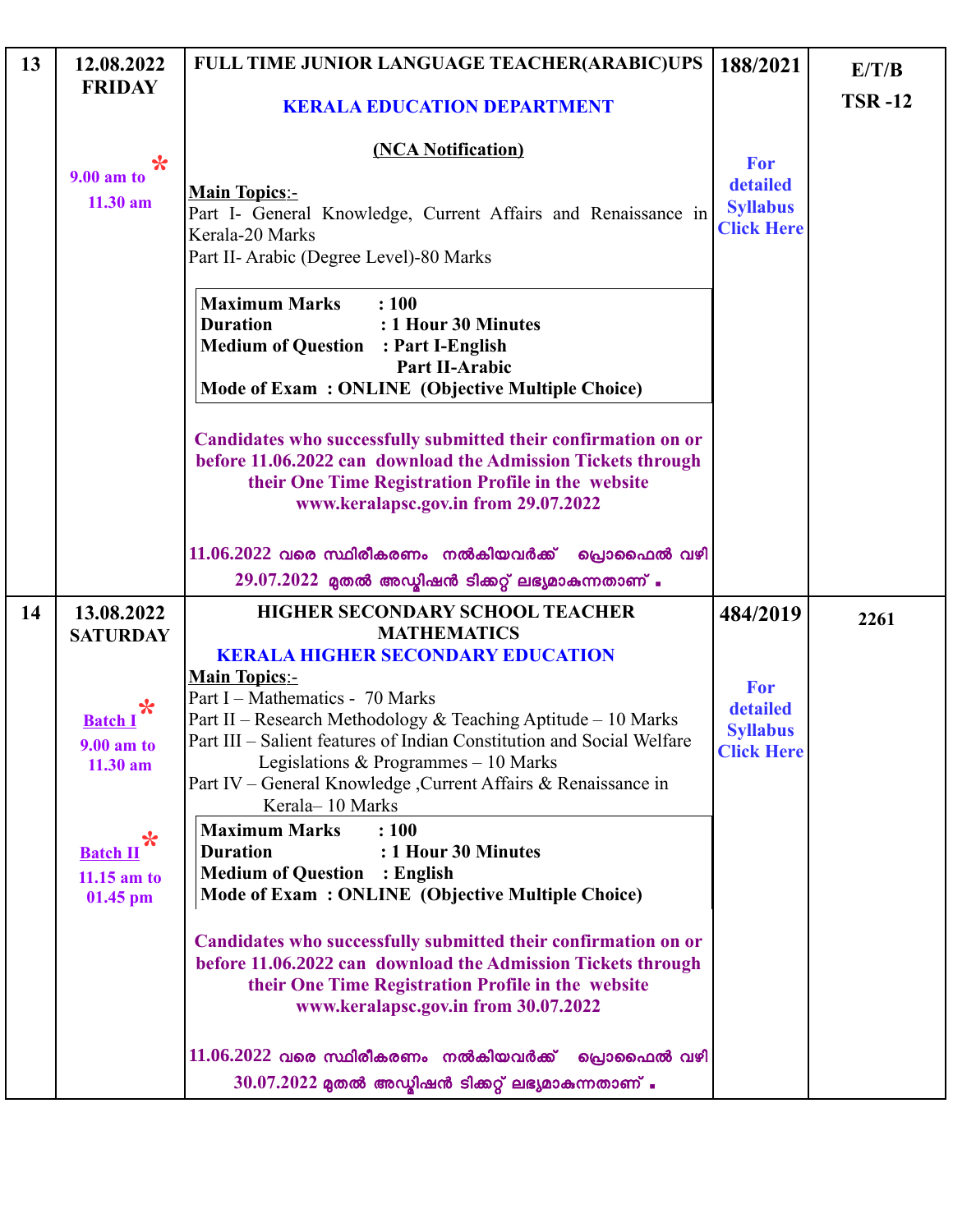| 15 | 13.08.2022<br><b>SATURDAY</b>                          | NON VOCATIONAL TEACHER (JUNIOR)<br><b>MATHEMATICS</b>                                                                                                                                                                        | 270/2021                                                | 47              |
|----|--------------------------------------------------------|------------------------------------------------------------------------------------------------------------------------------------------------------------------------------------------------------------------------------|---------------------------------------------------------|-----------------|
|    | $\ast$<br><b>Batch</b> I                               | <b>KERALA VOCATIONAL HIGHER SECONDARY</b><br><b>EDUCATION</b><br>(SR for SC/ST Only)                                                                                                                                         | For<br>detailed<br><b>Syllabus</b>                      |                 |
|    | <b>9.00 am to</b><br>11.30 am<br>$\ast$                | Candidates who successfully submitted their confirmation on or<br>before 11.06.2022 can download the Admission Tickets through<br>their One Time Registration Profile in the website<br>www.keralapsc.gov.in from30.07.2022  | <b>Click Here</b>                                       |                 |
|    | <b>Batch II</b><br>$11.15$ am to<br>01.45 pm           | $11.06.2022$ വരെ സ്ഥിരീകരണം നൽകിയവർക്ക്<br>പ്രൊഫൈൽ വഴി<br>$30.07.2022$ മുതൽ അഡ്മിഷൻ ടിക്കറ്റ് ലഭ്യമാകുന്നതാണ് .                                                                                                              |                                                         |                 |
| 16 | 13.08.2022<br><b>SATURDAY</b>                          | HIGHER SECONDARY SCHOOL TEACHER (JUNIOR)<br><b>MATHEMATICS</b>                                                                                                                                                               | 490/2021                                                | <b>ST</b><br>29 |
|    | $\ast$<br><b>Batch</b> I                               | <b>KERALA HIGHER SECONDARY EDUCATION</b><br>(NCA Notification)                                                                                                                                                               |                                                         |                 |
|    | 9.00 am to<br>$11.30$ am                               | Candidates who successfully submitted their confirmation on or<br>before 11.06.2022 can download the Admission Tickets through<br>their One Time Registration Profile in the website<br>www.keralapsc.gov.in from 30.07.2022 | For<br>detailed<br><b>Syllabus</b><br><b>Click Here</b> |                 |
|    | $\ast$<br><b>Batch II</b><br>$11.15$ am to<br>01.45 pm | $11.06.2022$ വരെ സ്ഥിരീകരണം നൽകിയവർക്ക്<br>പ്രൊഫൈൽ വഴി<br>$30.07.2022$ മുതൽ അഡ്ബിഷൻ ടിക്കറ്റ് ലഭ്യമാകുന്നതാണ് .                                                                                                              |                                                         |                 |
| 17 | 13.08.2022<br><b>SATURDAY</b>                          | HIGHER SECONDARY SCHOOL TEACHER<br><b>MATHEMATICS</b>                                                                                                                                                                        | 523/2021                                                | <b>ST</b><br>35 |
|    | ℀<br><b>Batch</b> I                                    | <b>KERALA HIGHER SECONDARY EDUCATION</b>                                                                                                                                                                                     |                                                         |                 |
|    | <b>9.00 am to</b><br>11.30 am                          | (NCA Notification)<br>Candidates who successfully submitted their confirmation on or                                                                                                                                         | For<br>detailed                                         |                 |
|    | $\ast$<br><b>Batch II</b>                              | before 11.06.2022 can download the Admission Tickets through<br>their One Time Registration Profile in the website<br>www.keralapsc.gov.in from 30.07.2022                                                                   | <b>Syllabus</b><br><b>Click Here</b>                    |                 |
|    | $11.15$ am to<br>$01.45$ pm                            | $11.06.2022$ വരെ സ്ഥിരീകരണം നൽകിയവർക്ക്<br>്രവാഫൈൽ വഴി<br>$30.07.2022$ മുതൽ അഡ്ബിഷൻ ടിക്കറ്റ് ലഭ്യമാകുന്നതാണ് .                                                                                                              |                                                         |                 |
|    |                                                        |                                                                                                                                                                                                                              |                                                         |                 |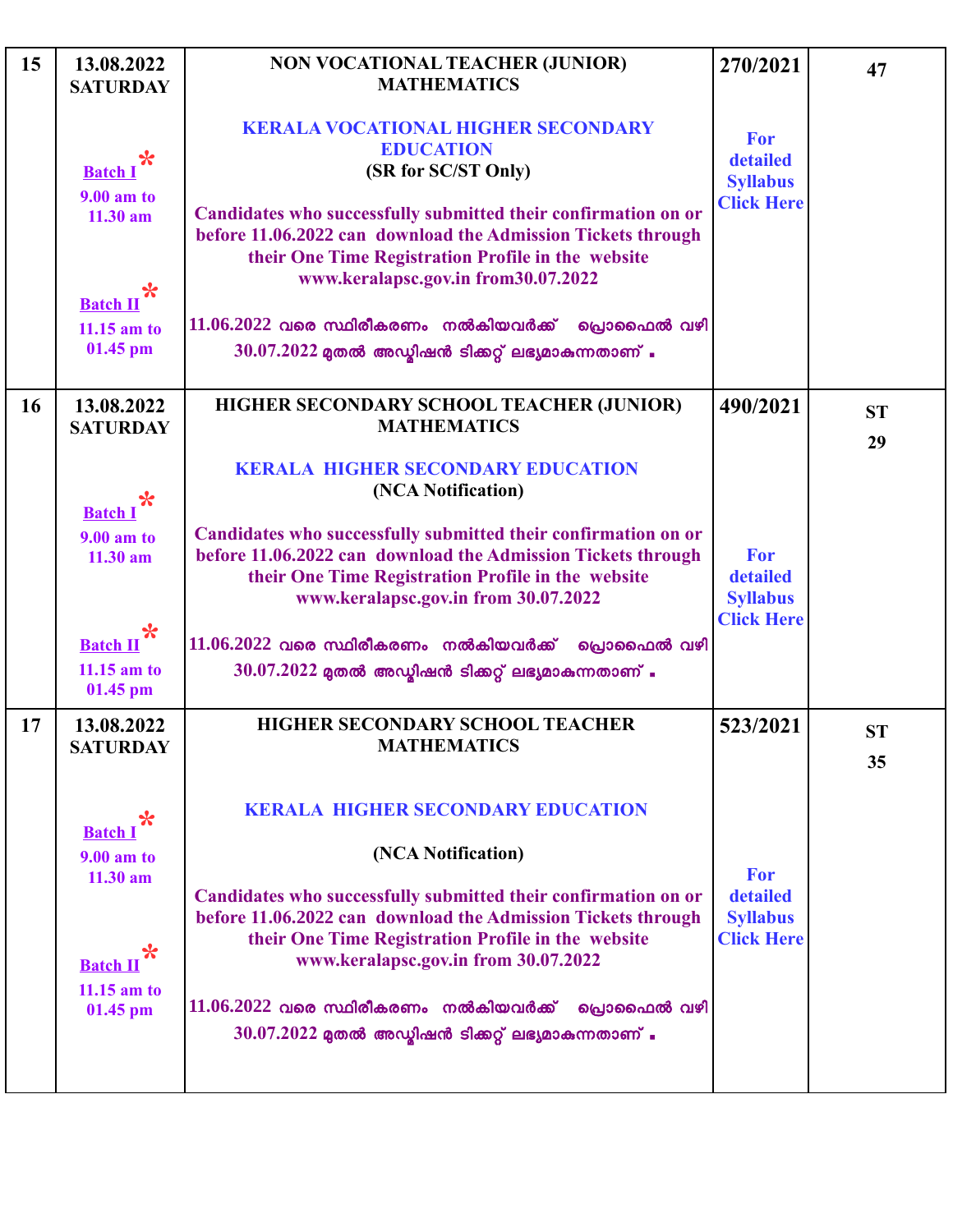| 18 | 13.08.2022<br><b>SATURDAY</b>    | HIGHER SECONDARY SCHOOL TEACHER (JUNIOR)<br><b>MATHEMATICS</b>                                                                                                                                                               | 739/2021                           | 3452 |
|----|----------------------------------|------------------------------------------------------------------------------------------------------------------------------------------------------------------------------------------------------------------------------|------------------------------------|------|
|    |                                  | <b>KERALA HIGHER SECONDARY EDUCATION</b>                                                                                                                                                                                     |                                    |      |
|    | ℀<br><b>Batch I</b>              |                                                                                                                                                                                                                              |                                    |      |
|    | <b>9.00 am to</b><br>$11.30$ am  | Candidates who successfully submitted their confirmation on or                                                                                                                                                               | For                                |      |
|    |                                  | before 11.06.2022 can download the Admission Tickets through<br>their One Time Registration Profile in the website                                                                                                           | detailed<br><b>Syllabus</b>        |      |
|    | *                                | www.keralapsc.gov.in from 30.07.2022                                                                                                                                                                                         | <b>Click Here</b>                  |      |
|    | <b>Batch II</b><br>$11.15$ am to |                                                                                                                                                                                                                              |                                    |      |
|    | 01.45 pm                         | $11.06.2022$ വരെ സ്ഥിരീകരണം നൽകിയവർക്ക്<br>പ്രൊഫൈൽ വഴി<br>$30.07.2022$ മുതൽ അഡ്യിഷൻ ടിക്കറ്റ് ലഭ്യമാകുന്നതാണ് .                                                                                                              |                                    |      |
|    |                                  |                                                                                                                                                                                                                              |                                    |      |
|    |                                  | <b>COMMON TEST FOR SL.NO. 14 TO 18</b>                                                                                                                                                                                       |                                    |      |
| 19 | 17.08.2022                       | <b>INSTRUCTOR GRADE- I IN CHEMICAL</b>                                                                                                                                                                                       | 192/2020                           | 667  |
|    | <b>WEDNESDAY</b>                 | <b>ENGINEERING(ENGINEERING COLLEGES)</b>                                                                                                                                                                                     |                                    |      |
|    | ℀<br><b>9.00 am to</b>           | <b>TECHNICAL EDUCATION DEPARTMENT</b>                                                                                                                                                                                        | For<br>detailed<br><b>Syllabus</b> |      |
|    | $11.30$ am                       | <b>Main Topics:-</b> Questions based on Chemical Engineering<br>(Degree Level)-100 Marks                                                                                                                                     | <b>Click Here</b>                  |      |
|    |                                  | $\cdot$ 100<br><b>Maximum Marks</b><br>: 1 Hour 30 Minutes<br><b>Duration</b><br><b>Medium of Question : English</b><br>: ONLINE (Objective Multiple Choice)<br><b>Mode of Exam</b>                                          |                                    |      |
|    |                                  | Candidates who successfully submitted their confirmation on or<br>before 11.06.2022 can download the Admission Tickets through<br>their One Time Registration Profile in the website<br>www.keralapsc.gov.in from 03.08.2022 |                                    |      |
|    |                                  | $11.06.2022$ വരെ സ്ഥിരീകരണം നൽകിയവർക്ക് പ്രൊഫൈൽ വഴി<br>$03.08.2022$ മുതൽ അഡ്മിഷൻ ടിക്കറ്റ് ലഭ്യമാകുന്നതാണ് .                                                                                                                 |                                    |      |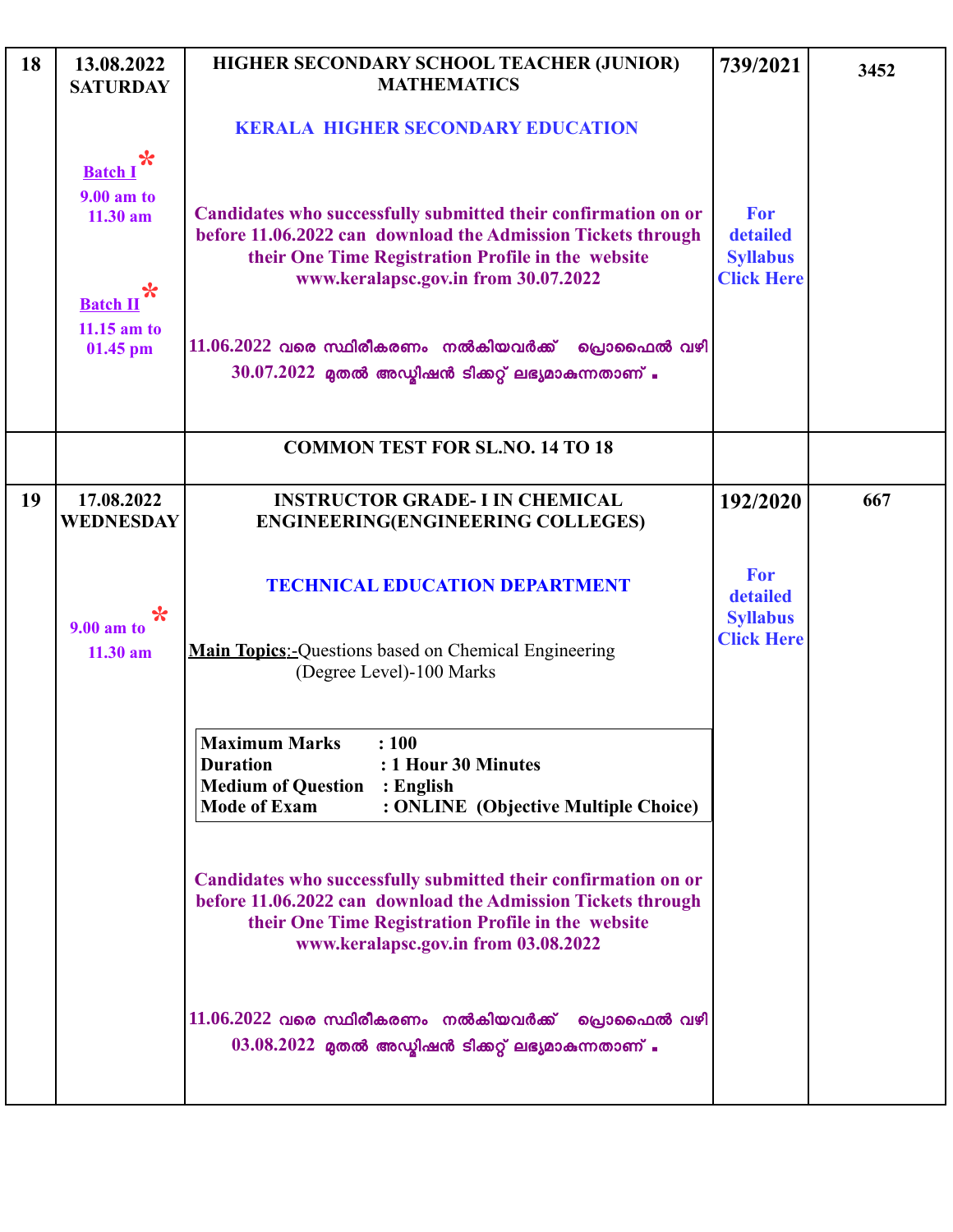| 20 | 19.08.2022<br><b>FRIDAY</b>           | <b>MAINTENANCE ASSISTANT (MECHANICAL)</b>                                                                                                                                                                                                                                                                                                                                                                                                                                                                                                                 | 332/2020                                                | 30             |
|----|---------------------------------------|-----------------------------------------------------------------------------------------------------------------------------------------------------------------------------------------------------------------------------------------------------------------------------------------------------------------------------------------------------------------------------------------------------------------------------------------------------------------------------------------------------------------------------------------------------------|---------------------------------------------------------|----------------|
|    |                                       | <b>FOAM-MATTINGS (INDIA)LIMITED</b>                                                                                                                                                                                                                                                                                                                                                                                                                                                                                                                       |                                                         |                |
|    | $\ast$<br><b>9.00 am to</b>           | Main Topics:-Questions based on Fitter (NTC Level)-100 Marks                                                                                                                                                                                                                                                                                                                                                                                                                                                                                              | For<br>detailed                                         |                |
|    | $11.30$ am                            | <b>Maximum Marks</b><br>: 100<br><b>Duration</b><br>: 1 Hour 30 Minutes<br><b>Medium of Question</b><br>: English<br><b>Mode of Exam</b><br>: ONLINE (Objective Multiple Choice)                                                                                                                                                                                                                                                                                                                                                                          | <b>Syllabus</b><br><b>Click Here</b>                    |                |
|    |                                       | Candidates who successfully submitted their confirmation on or<br>before 11.06.2022 can download the Admission Tickets through<br>their One Time Registration Profile in the website<br>www.keralapsc.gov.in from 05.08.2022                                                                                                                                                                                                                                                                                                                              |                                                         |                |
|    |                                       | $11.06.2022$ വരെ സ്ഥിരീകരണം നൽകിയവർക്ക്<br>പ്രൊഫൈൽ വഴി<br>$05.08.2022$ മുതൽ അഡ്യിഷൻ ടിക്കറ്റ് ലഭ്യമാകുന്നതാണ് .                                                                                                                                                                                                                                                                                                                                                                                                                                           |                                                         |                |
| 21 | 19.08.2022                            | HIGH SCHOOL TEACHER (SOCIAL SCIENCE)<br><b>MALAYALAM MEDIUM</b>                                                                                                                                                                                                                                                                                                                                                                                                                                                                                           | 382/2020                                                | <b>TVPM-21</b> |
|    | <b>FRIDAY</b>                         | (BY TRANSFER)                                                                                                                                                                                                                                                                                                                                                                                                                                                                                                                                             |                                                         | <b>KKD-18</b>  |
|    | $\star$<br>$9.00$ am to<br>$11.30$ am | <b>EDUCATION DEPARTMENT</b><br><b>Main Topics:-</b><br>Part I - General Knowledge, Current Affairs, Renaissance and<br>Freedom Movement- 15 Marks<br>Part II - Methodology of Teaching-05 Marks<br>Part III - Social Studies-80 Marks                                                                                                                                                                                                                                                                                                                     | For<br>detailed<br><b>Syllabus</b><br><b>Click Here</b> | $KZD-05$       |
|    |                                       | <b>Maximum Marks</b><br>: 100<br><b>Duration</b><br>: 1 Hour 30 Minutes<br>Medium of Question : Part I & II- English<br>Part III-Malayalam<br><b>Mode of Exam</b><br>: ONLINE (Objective Multiple Choice)<br>Candidates who successfully submitted their confirmation on or<br>before 11.06.2022 can download the Admission Tickets through<br>their One Time Registration Profile in the website<br>www.keralapsc.gov.in from 05.08.2022<br>$11.06.2022$ വരെ സ്ഥിരീകരണം നൽകിയവർക്ക് പ്രൊഫൈൽ വഴി<br>$05.08.2022$ മുതൽ അഡ്മിഷൻ ടിക്കറ്റ് ലഭ്യമാകുന്നതാണ് . |                                                         |                |
|    |                                       |                                                                                                                                                                                                                                                                                                                                                                                                                                                                                                                                                           |                                                         |                |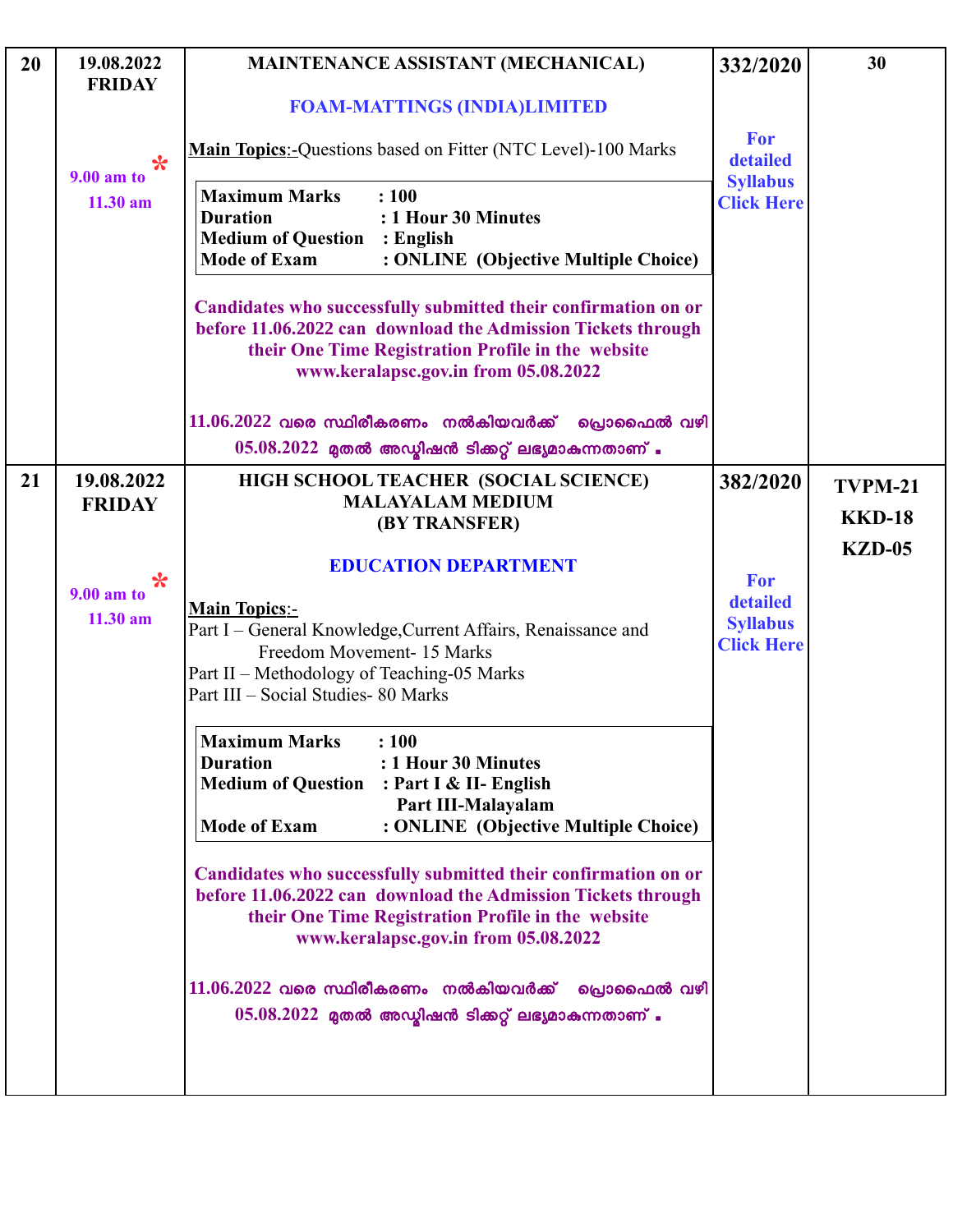| <b>Click Here</b>           |
|-----------------------------|
|                             |
|                             |
| 22490                       |
| <b>Click Here</b>           |
|                             |
|                             |
|                             |
|                             |
| 649/2021<br><b>Syllabus</b> |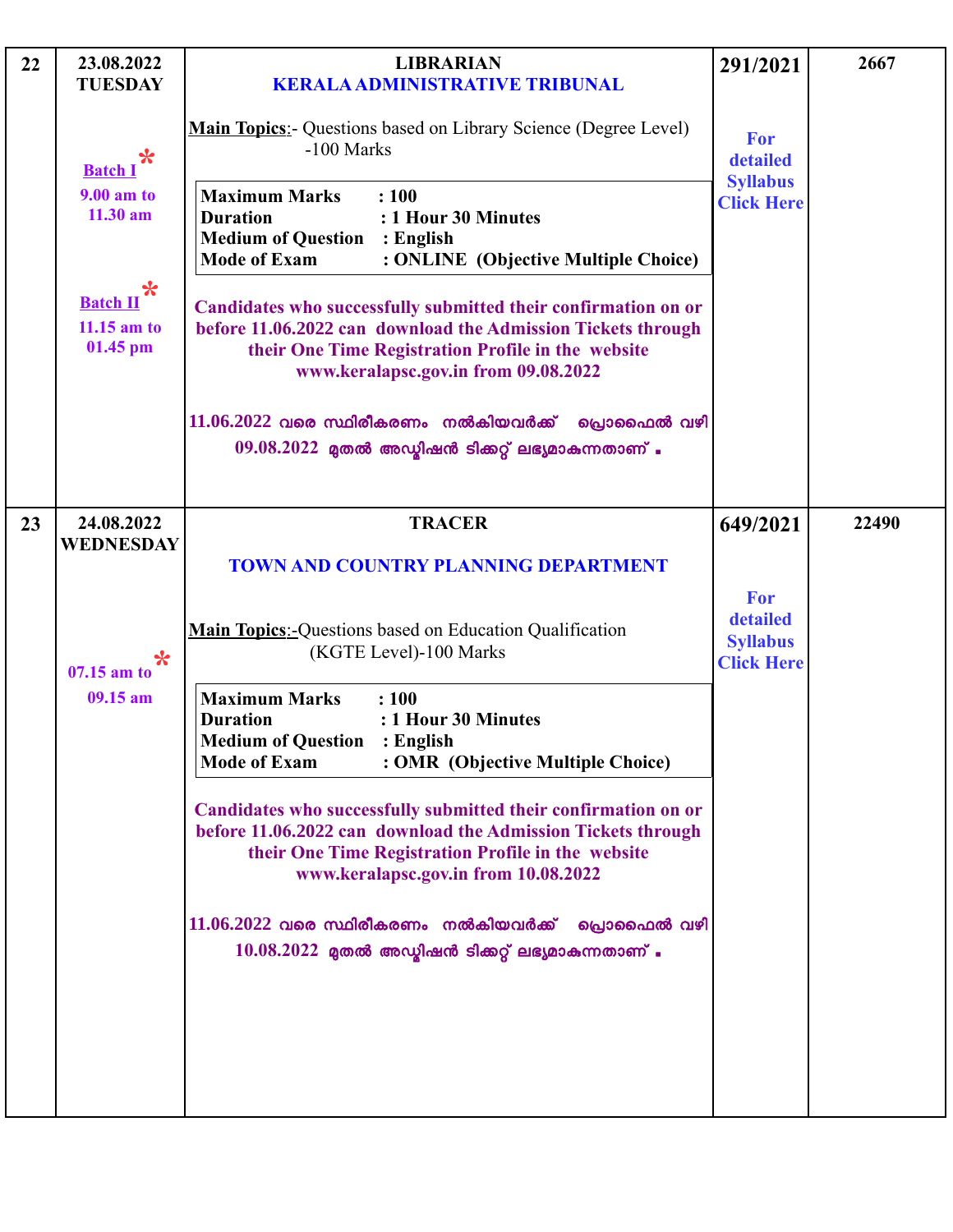| 24 | 25.08.2022<br><b>THURSDAY</b>         | LIVE STOCK INSPECTOR GR.II/SUPERVISOR                                                                                                                                                                                        | 654/2021                                                | 5676                   |
|----|---------------------------------------|------------------------------------------------------------------------------------------------------------------------------------------------------------------------------------------------------------------------------|---------------------------------------------------------|------------------------|
|    |                                       | <b>KERALA LIVE STOCK DEVELOPMENT BOARD LIMITED</b>                                                                                                                                                                           |                                                         |                        |
|    |                                       | <b>Main Topics:-</b> Questions based on Livestock Management-<br>100 Marks                                                                                                                                                   | For<br>detailed<br><b>Syllabus</b>                      |                        |
|    | *<br>07.15 AM to<br>09.15 AM          | <b>Maximum Marks</b><br>: 100<br><b>Duration</b><br>: 1 Hour 30 Minutes<br><b>Medium of Question : English</b><br><b>Mode of Exam</b><br>: OMR (Objective Multiple Choice)                                                   | <b>Click Here</b>                                       |                        |
|    |                                       | Candidates who successfully submitted their confirmation on or<br>before 11.06.2022 can download the Admission Tickets through<br>their One Time Registration Profile in the website<br>www.keralapsc.gov.in from 11.08.2022 |                                                         |                        |
|    |                                       | $11.06.2022$ വരെ സ്ഥിരീകരണം നൽകിയവർക്ക് പ്രൊഫൈൽ വഴി<br>$11.08.2022$ മുതൽ അഡ്യിഷൻ ടിക്കറ്റ് ലഭ്യമാകുന്നതാണ് .                                                                                                                 |                                                         |                        |
| 25 | 26.08.2022<br><b>FRIDAY</b>           | <b>FULL TIME JUNIOR LANGUAGE TEACHER(ARABIC)LPS</b><br><b>EDUCATION DEPARTMENT</b>                                                                                                                                           | 511/2020                                                | LC/AI<br><b>KNR-08</b> |
|    |                                       |                                                                                                                                                                                                                              |                                                         |                        |
|    | $\star$<br>$9.00$ am to<br>$11.30$ am | <b>Main Topics:-</b><br>Part I- General Knowledge, Current Affairs and Renaissance in<br>Kerala-20 Marks<br>Part II- Arabic (Degree Level)-80 Marks                                                                          | For<br>detailed<br><b>Syllabus</b><br><b>Click Here</b> |                        |
|    |                                       | <b>Maximum Marks</b><br>: 100<br><b>Duration</b><br>: 1 Hour 30 Minutes<br><b>Medium of Question</b><br>: Part I-English<br><b>Part II-Arabic</b><br><b>Mode of Exam</b><br>: ONLINE (Objective Multiple Choice)             |                                                         |                        |
|    |                                       | Candidates who successfully submitted their confirmation on or<br>before 11.06.2022 can download the Admission Tickets through<br>their One Time Registration Profile in the website<br>www.keralapsc.gov.in from 12.08.2022 |                                                         |                        |
|    |                                       | $11.06.2022$ വരെ സ്ഥിരീകരണം നൽകിയവർക്ക്<br>പ്രൊഫൈൽ വഴി<br>$12.08.2022$ മുതൽ അഡ്യിഷൻ ടിക്കറ്റ് ലഭ്യമാകുന്നതാണ് .                                                                                                              |                                                         |                        |
|    |                                       |                                                                                                                                                                                                                              |                                                         |                        |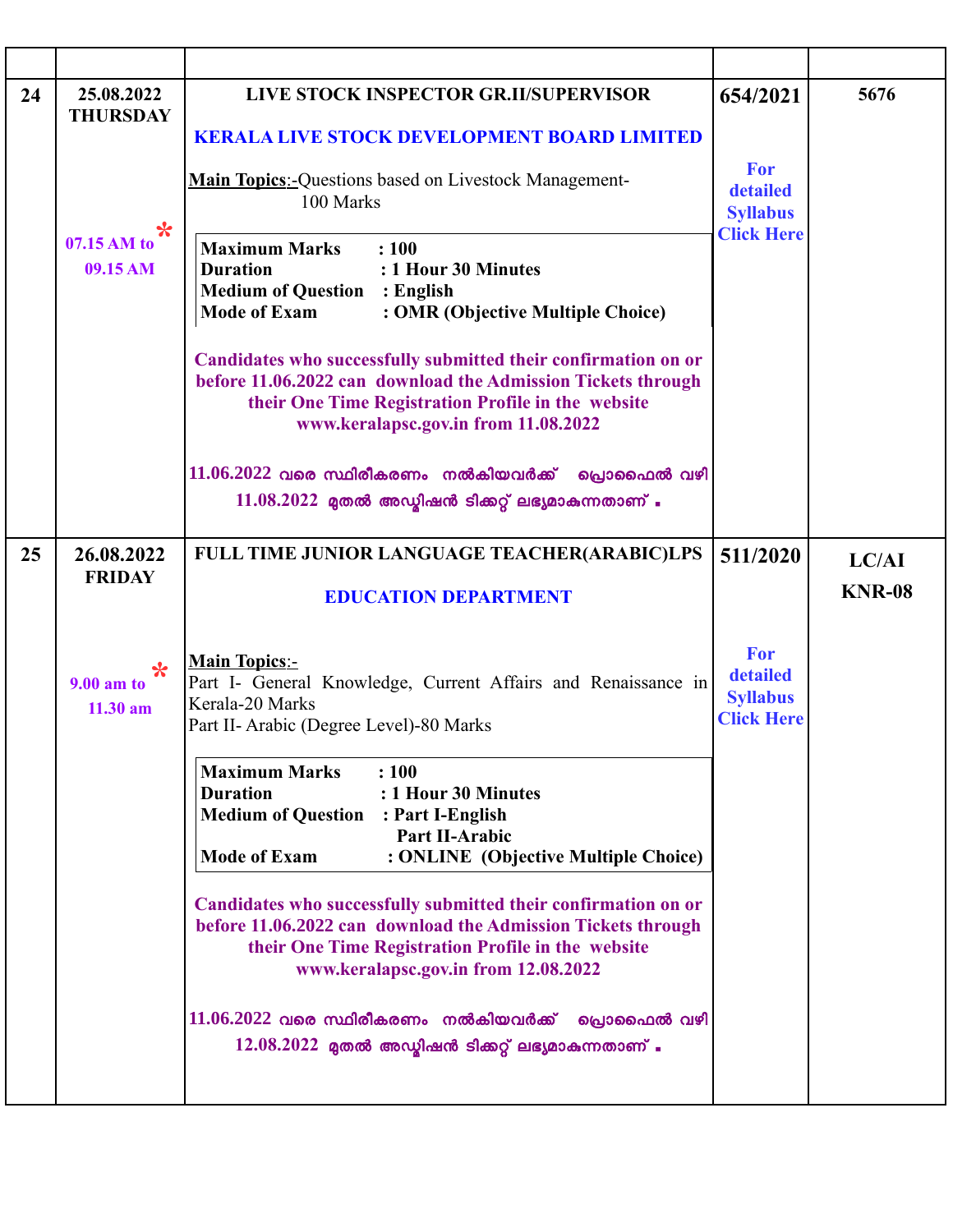| 26 | 26.08.2022<br><b>FRIDAY</b>       | FULL TIME JUNIOR LANGUAGE TEACHER(ARABIC)LPS<br><b>EDUCATION DEPARTMENT</b>                                                                                                                                                                                                                                                                  | 196/2021                                                | E/T/B<br><b>PKD-11</b> |
|----|-----------------------------------|----------------------------------------------------------------------------------------------------------------------------------------------------------------------------------------------------------------------------------------------------------------------------------------------------------------------------------------------|---------------------------------------------------------|------------------------|
|    | ✬<br>$9.00$ am to<br>$11.30$ am   | Candidates who successfully submitted their confirmation on or<br>before 11.06.2022 can download the Admission Tickets through<br>their One Time Registration Profile in the website<br>www.keralapsc.gov.in from 12.08.2022<br>$11.06.2022$ വരെ സ്ഥിരീകരണം നൽകിയവർക്ക് പ്രൊഫൈൽ വഴി<br>$12.08.2022$ മുതൽ അഡ്മിഷൻ ടിക്കറ്റ് ലഭ്യമാകുന്നതാണ് . | For<br>detailed<br><b>Syllabus</b><br><b>Click Here</b> |                        |
|    |                                   | <b>COMMON TEST FOR SL.NO. 25&amp; 26</b>                                                                                                                                                                                                                                                                                                     |                                                         |                        |
| 27 | 27.08.2022<br><b>SATURDAY</b>     | PLUS TWO LEVEL COMMON PRELIMINARY<br><b>EXAMINATION 2022</b>                                                                                                                                                                                                                                                                                 |                                                         | 161412                 |
|    | $\ast$                            | <b>STAGE II</b>                                                                                                                                                                                                                                                                                                                              |                                                         |                        |
|    | 01.30 pm to                       |                                                                                                                                                                                                                                                                                                                                              |                                                         |                        |
|    | 3.15 pm                           |                                                                                                                                                                                                                                                                                                                                              |                                                         |                        |
|    |                                   |                                                                                                                                                                                                                                                                                                                                              |                                                         |                        |
| 28 | 30.08.2022                        | <b>ENGINEERING ASSISTANT GR.I</b>                                                                                                                                                                                                                                                                                                            | 404/2021                                                | 19288                  |
|    | <b>TUESDAY</b>                    | <b>KERALA STATE CONSTRUCTION CORPORATION</b><br><b>LIMITED</b>                                                                                                                                                                                                                                                                               |                                                         |                        |
|    | $\ast$<br>07.15 AM to<br>09.15 AM | <b>Main Topics:-</b> Questions based on Civil Engineering (Degree Level)<br>-100 Marks                                                                                                                                                                                                                                                       | For<br>detailed<br><b>Syllabus</b><br><b>Click Here</b> |                        |
|    |                                   | <b>Maximum Marks</b><br>: 100<br><b>Duration</b><br>: 1 Hour 30 Minutes<br><b>Medium of Question : English</b>                                                                                                                                                                                                                               |                                                         |                        |
|    |                                   | <b>Mode of Exam</b><br>: OMR (Objective Multiple Choice)                                                                                                                                                                                                                                                                                     |                                                         |                        |
|    |                                   | Candidates who successfully submitted their confirmation on or<br>before 11.06.2022 can download the Admission Tickets through<br>their One Time Registration Profile in the website<br>www.keralapsc.gov.in from 16.08.2022                                                                                                                 |                                                         |                        |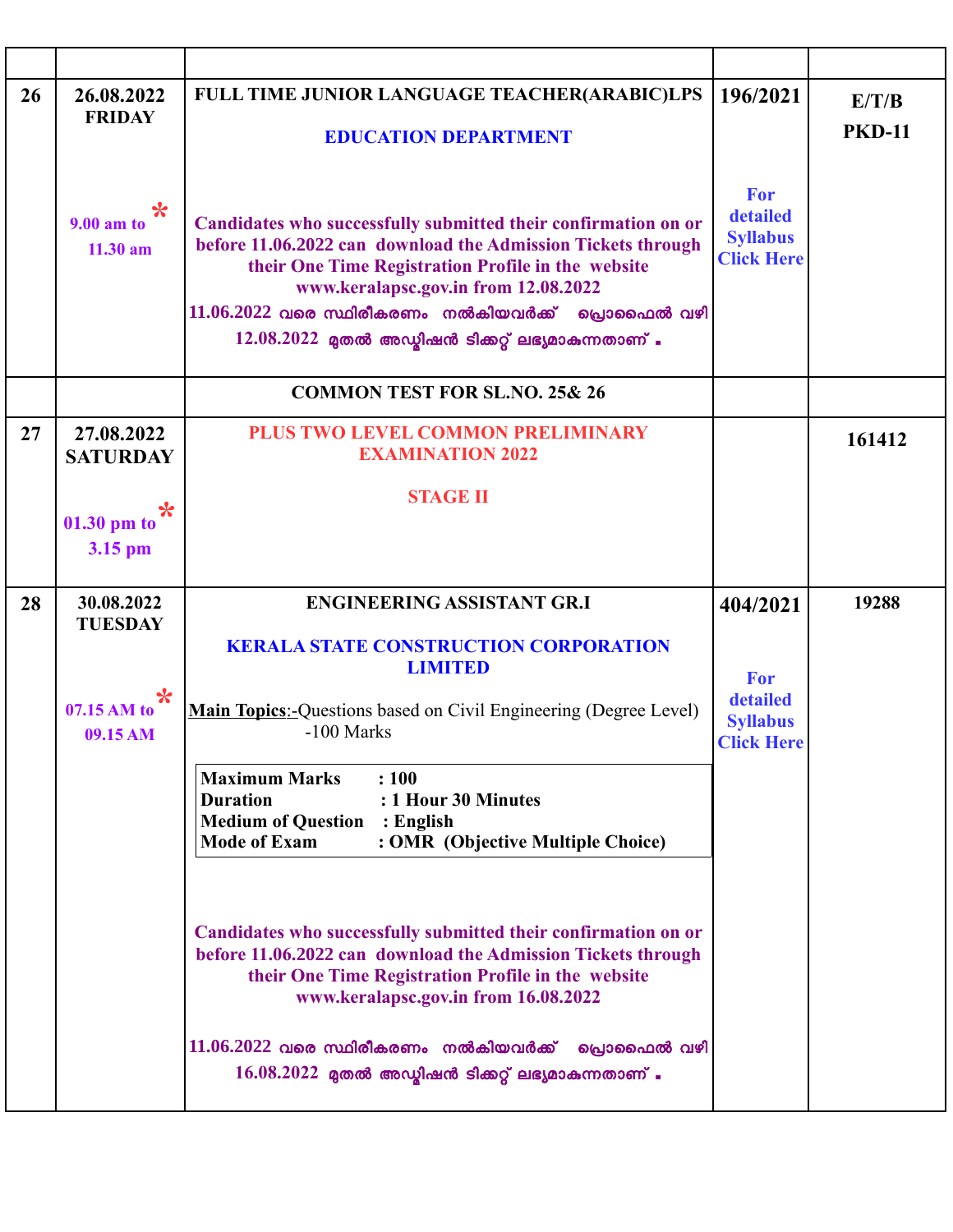| 29 | 31.08.2022<br><b>WEDNESDAY</b>               | TECHNICIAN GR.II (REFRIGERATION MECHANIC)                                                                                                                                                                                    | 014/2022                                                       | 2345 |
|----|----------------------------------------------|------------------------------------------------------------------------------------------------------------------------------------------------------------------------------------------------------------------------------|----------------------------------------------------------------|------|
|    |                                              | <b>KERALA CO-OPERATIVE MILK MARKETING</b><br><b>FEDERATION LIMITED</b>                                                                                                                                                       | <b>For</b><br>detailed<br><b>Syllabus</b><br><b>Click Here</b> |      |
|    | ℀<br><b>Batch</b> I                          | (Part-I General Category)                                                                                                                                                                                                    |                                                                |      |
|    | <b>9.00 am to</b><br>$11.30$ am              | <b>Main Topics:-</b> Questions based on Refrigeration (NTC Level)<br>-100 Marks                                                                                                                                              |                                                                |      |
|    | <b>Batch II</b><br>$11.15$ am to<br>01.45 pm | <b>Maximum Marks</b><br>: 100<br><b>Duration</b><br>: 1 Hour 30 Minutes<br><b>Medium of Question : English</b><br><b>Mode of Exam</b><br>: ONLINE (Objective Multiple Choice)                                                |                                                                |      |
|    |                                              | Candidates who successfully submitted their confirmation on or<br>before 11.06.2022 can download the Admission Tickets through<br>their One Time Registration Profile in the website<br>www.keralapsc.gov.in from 17.08.2022 |                                                                |      |
|    |                                              | $11.06.2022$ വരെ സ്ഥിരീകരണം നൽകിയവർക്ക് പ്രൊഫൈൽ വഴി                                                                                                                                                                          |                                                                |      |
|    |                                              | $17.08.2022$ മുതൽ അഡ്യിഷൻ ടിക്കറ്റ് ലഭ്യമാകുന്നതാണ് .                                                                                                                                                                        |                                                                |      |

**NOTE**:- 1) It may be noted that apart from the Main Topics in the Syllabus referred to in the Examination Programme, questions from oth er topics related to the educational qualifications prescribed for the post may also appear in the question paper. There is no undertaking that all the topics mentioned under the sub head "Main Topics" may be covered in the question paper.

*2)* In addition to the Admission Tickets, candidates have to produce the *original* of any one of the following documents to prove their identity at the time of examination viz. *Voters Identity Card, Passport, PAN Card, Driving License, Pass Book with photo issued by Nationalized Banks, Photo Identity Card issued by Government Departments, Photo Identity Card is sued by Social Welfare Department, Govt. of Kerala to Physically Handicapped persons, Photo affixed Identity issued to the Ex-servicemen by the Zilla Sainik Welfare Officer / Discharge Certificate, Conductor License issued by Motor Vehicles Department, Photo affixed pass book issued by Scheduled Banks/Kerala State Co-operative Bank/ District Co-operative Banks, Photo affixed Identity Card issued by Public Sector Undertakings (various companies/ corporations/boards/authority)/ Govt. autonomous institutions to their employees, Photo affixed Identity Card issued by Various Universities of Kerala to their employees, Photo affixed Medical Certificate issued by Medical Board to P.H. candidates Photo affixed Identity Card issued by Bar Council to those who are enrolled as Advocates, AADHAAR card issued by the Central Government, One Time Verification Certificate issued by Kerala Public Service Commission*

*Candidates who fail to produce Original Identity Proof will not be permitted to attend the examination.*

**3)**

## **WARNING**

**Admission ticket will not be generated for candidates who failed to submit their confirmation on or before 11.06.2022 and their application for the post mentioned in this programme is summarily rejected.**

ഈ പരീക്ഷ കലണ്ടറിലെ പരീക്ഷകൾ ഏഴ്ചയന്നതിന് 11**.06.2022** വരെ സ്ഥിരീകരണം രേഖപെട്ടത്താതിരുന്നവരുടെ അപേക്ഷകൾ നിരപാധികം നിരസിച്ചിരിക്കുന്നു.